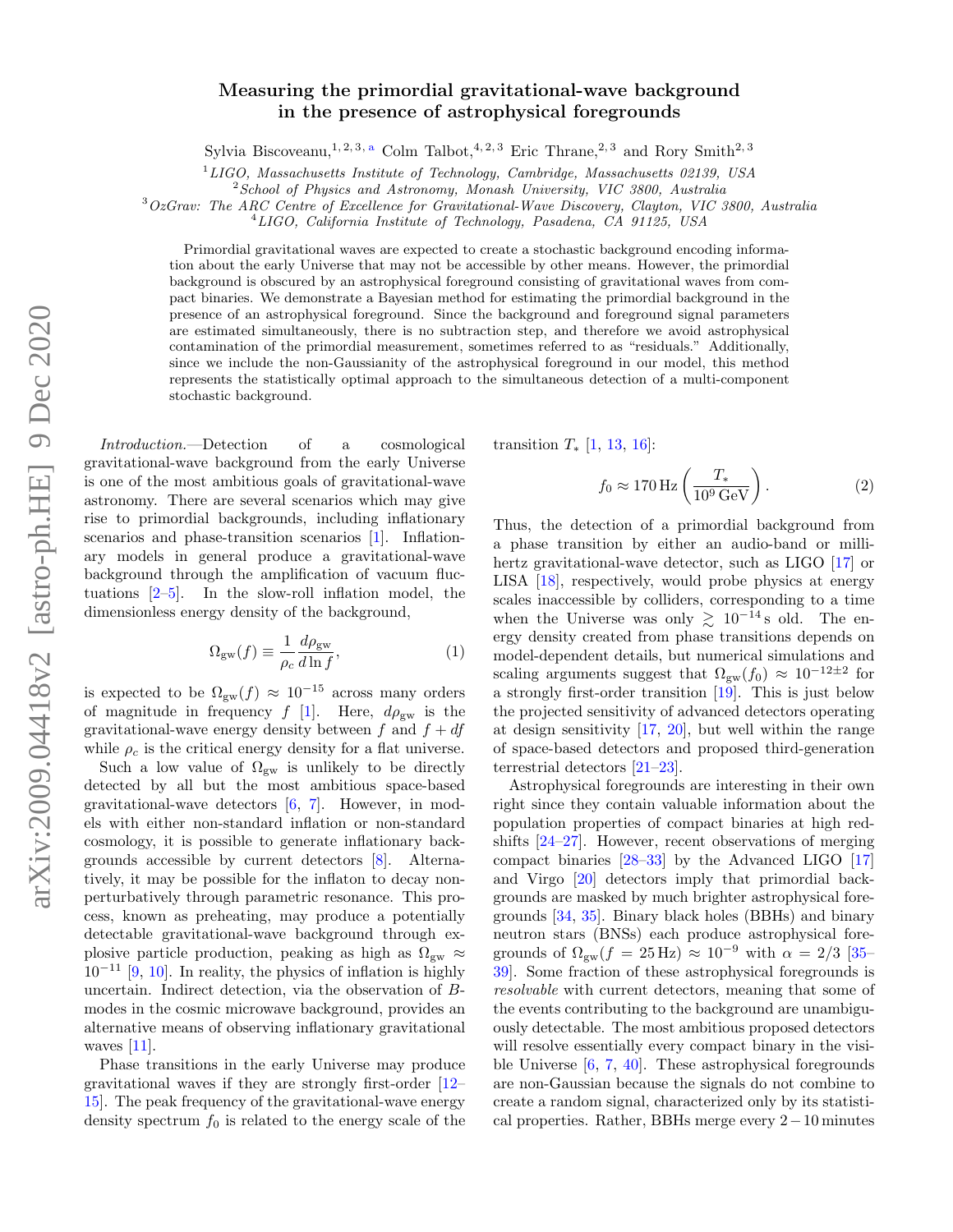while BNSs merge every  $4 - 62 s$  [\[35\]](#page-6-3). While there are likely to be many BNS signals in the LIGO/Virgo band at any given time, they are nonetheless distinguishable based on their different coalescence times [\[40,](#page-6-5) [41\]](#page-6-6).

Previous proposals to disentangle the primordial background from the astrophysical foreground utilize the concept of subtraction. The idea, pioneered in  $[42]$ , is to measure the parameters of each resolved compact binary in order to subtract the gravitational waveform from the data. Inevitably, this results in "residuals," or systematic error from imperfect subtraction. However, the residuals can be "projected out" using a Fisher matrix formalism, which reduces the level of contamination [\[43\]](#page-6-8). While [\[42\]](#page-6-7) considered the subtraction problem in the context of the ambitious Big Bang Observer [\[6\]](#page-5-4), more recent work has explored the possibility of carrying out subtraction using the third-generation detectors Einstein Telescope [\[44\]](#page-6-9) and Cosmic Explorer [\[22\]](#page-5-22) that are planned to come online in the next decade [\[40,](#page-6-5) [45\]](#page-6-10).

One limitation of the subtraction paradigm is that weak, unresolved signals are not subtracted and therefore contaminate the measurement of the primordial background, introducing a systematic error. While BBH mergers will be more easily resolvable, subthreshold BNS mergers will impact the sensitivity of third-generation ground-based gravitational-wave detectors to the primordial background [\[46\]](#page-6-11).

Other analyses have proposed methods for the simultaneous measurement of stochastic gravitational-wave backgrounds with different spectral shapes [\[47,](#page-6-12) [48\]](#page-6-13). However, none of these methods account for the non-Gaussianity of the astrophysical foreground, resulting in a decrease in the sensitivity of the search.

Here, we present a Bayesian formulation in which the primordial background and the astrophysical foreground are measured simultaneously. Our method estimates the astrophysical foreground from both resolved and unresolved binaries, which ensures that our measurement of

the primordial background is free from bias. The method can therefore also include the contributions from high signal-to-noise ratio compact binaries. Because our likelihood models the non-Gaussianity of the astrophysical foreground as in [\[49\]](#page-6-14), this method serves as the scaffolding for a unified, statistically optimal approach (yielding the minimum unbiased credible interval posterior) to the simultaneous detection of compact binaries and the primordial background.

Formalism.—We seek to measure a cosmological stochastic background described by two power-law parameters:

$$
\Omega_{\rm gw}(f) = \Omega_{\alpha} \left(\frac{f}{25 \,\rm Hz}\right)^{\alpha}.
$$
 (3)

Here,  $\alpha$  is a power-law index while  $\Omega_{\alpha}$  is the amplitude. The power-law model is chosen for consistency with cross-correlation searches for the stochastic background (e.g.  $[34, 35, 50, 51]$  $[34, 35, 50, 51]$  $[34, 35, 50, 51]$  $[34, 35, 50, 51]$  $[34, 35, 50, 51]$  $[34, 35, 50, 51]$  $[34, 35, 50, 51]$ ), but the subsequent formalism can be applied to any spectral shape. The background is obscured by a foreground of merging compact binaries, each described by a vector of fifteen parameters  $\theta$  including properties such as the component masses and the sky location. We only consider BBH mergers for this analysis and assume that the population distribution for the binary parameters  $\pi(\theta)$  is known to curtail the computational cost and additional complications for longerduration BNS signals, but later discuss how the method can be generalized to relax these assumptions. Since we want our formalism to include sub-threshold events, the number of compact binary signals in the data is, by assumption, unknown.

Following [\[51\]](#page-6-16) and [\[49\]](#page-6-14), the likelihood of observing frequency-domain strain data,  $s_{i,k}$ , with a Gaussian stochastic background characterized by the parameters  $(\Omega_{\alpha}, \alpha)$  and a compact binary coalescence with signal  $h_k(\theta)$  is derived by marginalizing over the random Gaussian strain perturbation of the background:

$$
\mathcal{L}(s_{i,k}|\theta,\Omega_{\alpha},\alpha) = \frac{1}{\det(\pi T \mathbf{C}_k(\Omega_{\alpha},\alpha)/2)} \exp\left(-\frac{2}{T} \left(s_{i,k} - h_k(\theta)\right)^{\dagger} \mathbf{C}_k^{-1}(\Omega_{\alpha},\alpha) \left(s_{i,k} - h_k(\theta)\right)\right),\tag{4}
$$

Here, we assume that the data is divided into segments of duration  $T$  labeled with index  $i$ . The frequency dependence is denoted with the index k such that  $s_{i,k} = s_i(f_k)$ . The strain data in each segment,  $s_{i,k}$ , and the binary signal model,  $h_k(\theta)$ , are vectors with one entry for each detector in some network:

$$
s_{i,k} = \begin{pmatrix} s_{i,k}^{(1)} \\ s_{i,k}^{(2)} \end{pmatrix} \quad h_k(\theta) = \begin{pmatrix} h_k^{(1)}(\theta) \\ h_k^{(2)}(\theta) \end{pmatrix} . \tag{5}
$$

<span id="page-1-0"></span>At least two detectors are required to search for stochastic backgrounds modeled as excess cross-power, since the auto-power of one detector cannot distinguish between instrumental noise and signal, but the framework presented here can be extended to include multiple detector baselines.

The frequency-dependent covariance matrix,  $C_k$ , includes contributions from both the detector noise power spectral density (PSD)  $P_I(f_k)$  and the primordial back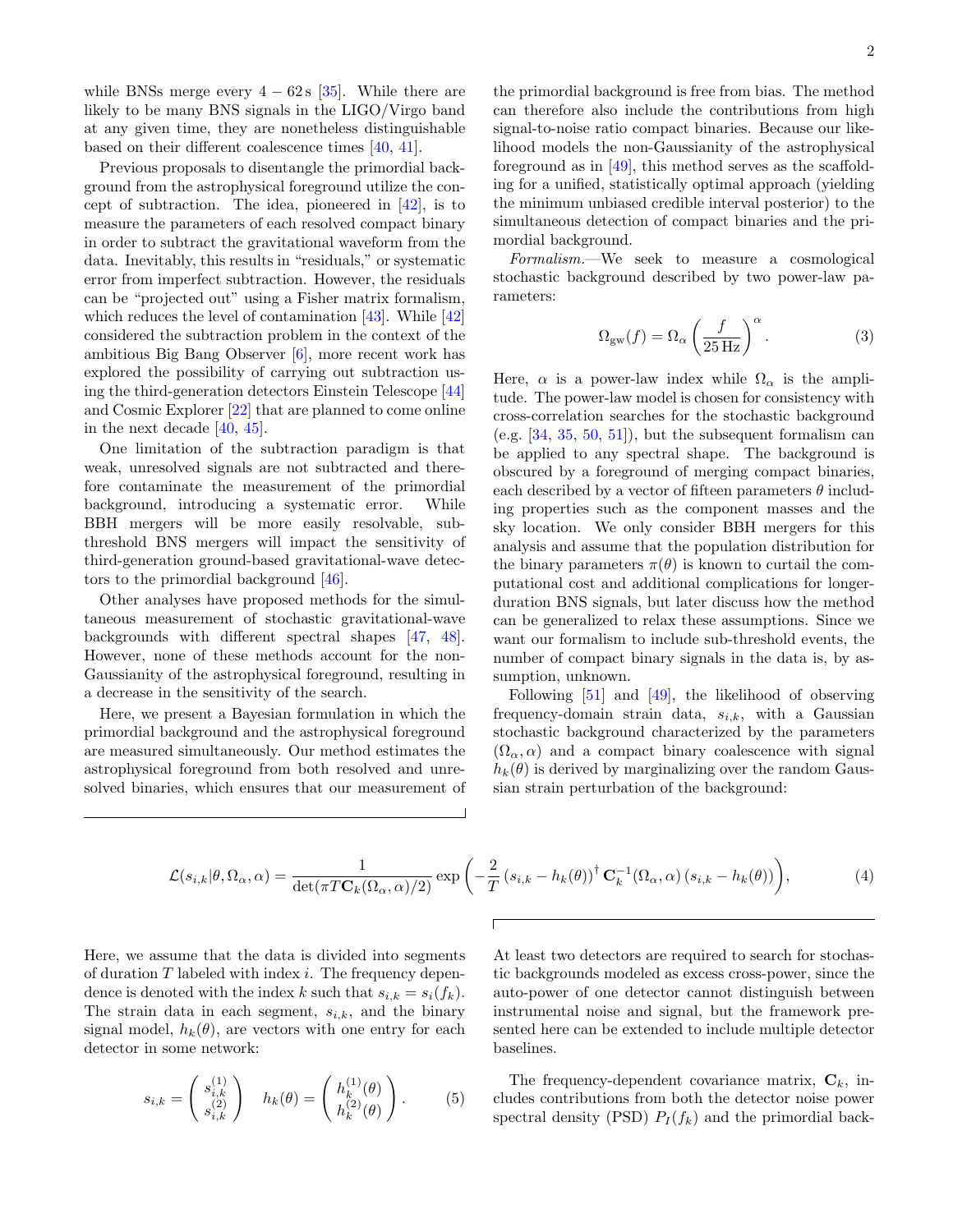ground energy density:

$$
\mathbf{C}_{k} = \begin{pmatrix} P_{1}(f_{k}) + \kappa_{11}(f_{k})\Omega_{\text{gw}} & \kappa_{12}(f_{k})\Omega_{\text{gw}} \\ \kappa_{21}(f_{k})\Omega_{\text{gw}} & P_{2}(f_{k}) + \kappa_{22}(f_{k})\Omega_{\text{gw}} \end{pmatrix},
$$
\n(6)

where

$$
\kappa_{IJ}(f_k) \equiv \gamma_{IJ}(f_k) \frac{3H_0^2}{10\pi^2 f^3} \tag{7}
$$

converts the primordial background energy density  $\Omega_{\rm gw}$ into a (signal) strain power spectral density [\[50,](#page-6-15) [52\]](#page-6-17). The variable  $\gamma_{IJ}(f_k)$  is the overlap reduction function for detector pair IJ, encoding the geometry of the detector network [\[51,](#page-6-16) [53,](#page-6-18) [54\]](#page-6-19). It is normalized to  $\gamma_{II} = 1$  for coincident and coaligned detectors with perpendicular arms. Additionally,  $H_0$  is the Hubble constant. Combining data from many frequency bins, the likelihood is the product of the individual-frequency likelihoods:

$$
\mathcal{L}(s_i|\theta, \Omega_\alpha, \alpha) = \prod_k^m \mathcal{L}(s_{i,k}|\theta, \Omega_\alpha, \alpha).
$$
 (8)

For an astrophysical non-Gaussian foreground, we are interested in determining the fraction of segments containing a signal,  $\xi$ , (which we call the "duty cycle" following  $[49]$ ) rather than the binary parameters,  $\theta$ , for a particular segment. We say that a segment "contains" a binary signal if the time of coalescence falls inside the segment. In this case, the likelihood in Eq. [4](#page-1-0) can be marginalized over the binary parameters  $\theta$  to obtain

$$
\mathcal{L}(s_i|\Omega_\alpha, \alpha, \xi) = \xi \mathcal{L}_S(s_i|\Omega_\alpha, \alpha) + (1 - \xi)\mathcal{L}_N(s_i|\Omega_\alpha, \alpha),
$$
\n(9)

where we have defined the marginalized signal and "noise" likelihoods as:

$$
\mathcal{L}_S(s_i|\Omega_\alpha,\alpha) = \int d\theta \, \mathcal{L}(s_i|\theta,\Omega_\alpha,\alpha) \, \pi(\theta) \qquad (10)
$$

$$
\mathcal{L}_N(s_i|\Omega_\alpha,\alpha) = \mathcal{L}(s_i|\theta = 0, \Omega_\alpha, \alpha). \tag{11}
$$

The  $\theta = 0$  appearing in the expression for  $\mathcal{L}_N$  indicates that the noise likelihood is functionally identical to the signal likelihood if we set the compact binary signal,  $h_k(\theta)$ , equal to zero. Readers should understand the phrase "noise likelihood" to refer to noise + a low-level Gaussian stochastic background but no binary signal. We assume that the probability of observing one BBH merger event in a single segment is much less than one, so that the probability of observing two events is negligibly small, which is a reasonable assumption for BBH mergers [\[35,](#page-6-3) [40,](#page-6-5) [49\]](#page-6-14). We discuss how this assumption can be relaxed later.

For an ensemble of N data segments,  $\{s\}$ , the total likelihood is given by multiplying the likelihoods for individual segments:

$$
\mathcal{L}(\{s\}|\Omega_{\alpha}, \alpha, \xi) = \prod_{i}^{N} \mathcal{L}(s_i|\Omega_{\alpha}, \alpha, \xi). \tag{12}
$$

This joint likelihood function for  $(\Omega_{\alpha}, \alpha, \xi)$  defined in Eq. [12](#page-2-0) is the product of  $N$  single-segment likelihood functions, each of which contains a signal sub-hypothesis (with probability  $\xi$ ) and a noise sub-hypothesis (with probability  $1 - \xi$ ).

<span id="page-2-2"></span>To obtain joint posteriors on  $(\Omega_{\alpha}, \alpha, \xi)$ , we apply Bayes theorem:

$$
p(\Omega_{\alpha}, \alpha, \xi | \{s\}) = \frac{\pi(\Omega_{\alpha}, \alpha, \xi)}{\mathcal{Z}} \mathcal{L}(\{s\} | \Omega_{\alpha}, \alpha, \xi), \qquad (13)
$$

where  $\mathcal Z$  is the Bayesian evidence given by marginalizing the total likelihood over the stochastic parameters,

<span id="page-2-6"></span>
$$
\mathcal{Z} = \int d\Omega_{\alpha} d\alpha \, d\xi \, \mathcal{L}(\{s\} | \Omega_{\alpha}, \alpha, \xi) \, \pi(\Omega_{\alpha}, \alpha, \xi), \qquad (14)
$$

and  $\pi(\Omega_{\alpha}, \alpha, \xi)$  is the prior.

Demonstration.— We demonstrate this formalism with mock data. Assuming a two-detector network of the LIGO Hanford and Livingston observatories operating at design sensitivity [\[17\]](#page-5-14), we simulate data for 101 nonoverlapping segments each with a duration of 4 s. Each segment contains uncorrelated Gaussian noise<sup>[1](#page-2-1)</sup> colored by the noise PSD  $P(f_k)$  of the interferometers as well as correlated Gaussian noise colored by the signal power spectral density of the primordial background. The correlated noise is simulated such that the cross power spectral density is given by  $\kappa_{IJ}(f_k)\Omega_{gw}(f_k)$  for a cosmological background characterized by  $(\log \Omega_{\alpha} = -6, \alpha = 0)$ , where we use  $log \equiv log_{10}$  throughout. While this amplitude is several orders of magnitude higher than that expected for primordial backgrounds, we have chosen this value so that our simulated cosmological signal corresponds to an unambiguous primordial-background detection with signal-to-noise ratio (SNR) of  $\sim$  5.4 for 404 seconds of data observed with advanced LIGO. The value of  $\alpha \approx 0$  is expected for the background due to slow-roll inflation [\[57\]](#page-6-20).

<span id="page-2-5"></span><span id="page-2-4"></span><span id="page-2-3"></span>Next, we randomly assign BBH mergers to 11 of our simulated segments for a corresponding duty cycle of  $\xi =$  $11/101 = 0.11$ . This duty cycle is higher than would be expected based on the current estimates of the BBH merger rate [\[35\]](#page-6-3), but is just chosen for the purposes of our demonstration. The chirp mass,

$$
\mathcal{M} = \frac{(m_1 m_2)^{3/5}}{(m_1 + m_2)^{1/5}},\tag{15}
$$

is drawn from a uniform prior over the range  $(13, 45)$   $M_{\odot}$ . The prior for the symmetric mass ratio,

$$
\eta = \frac{m_1 m_2}{(m_1 + m_2)^2},\tag{16}
$$

<span id="page-2-1"></span><span id="page-2-0"></span><sup>1</sup> While terrestrial detectors may suffer correlated noise from Schumann resonances [\[55\]](#page-6-21), studies suggest that this noise can be subtracted with Wiener filtering [\[56\]](#page-6-22).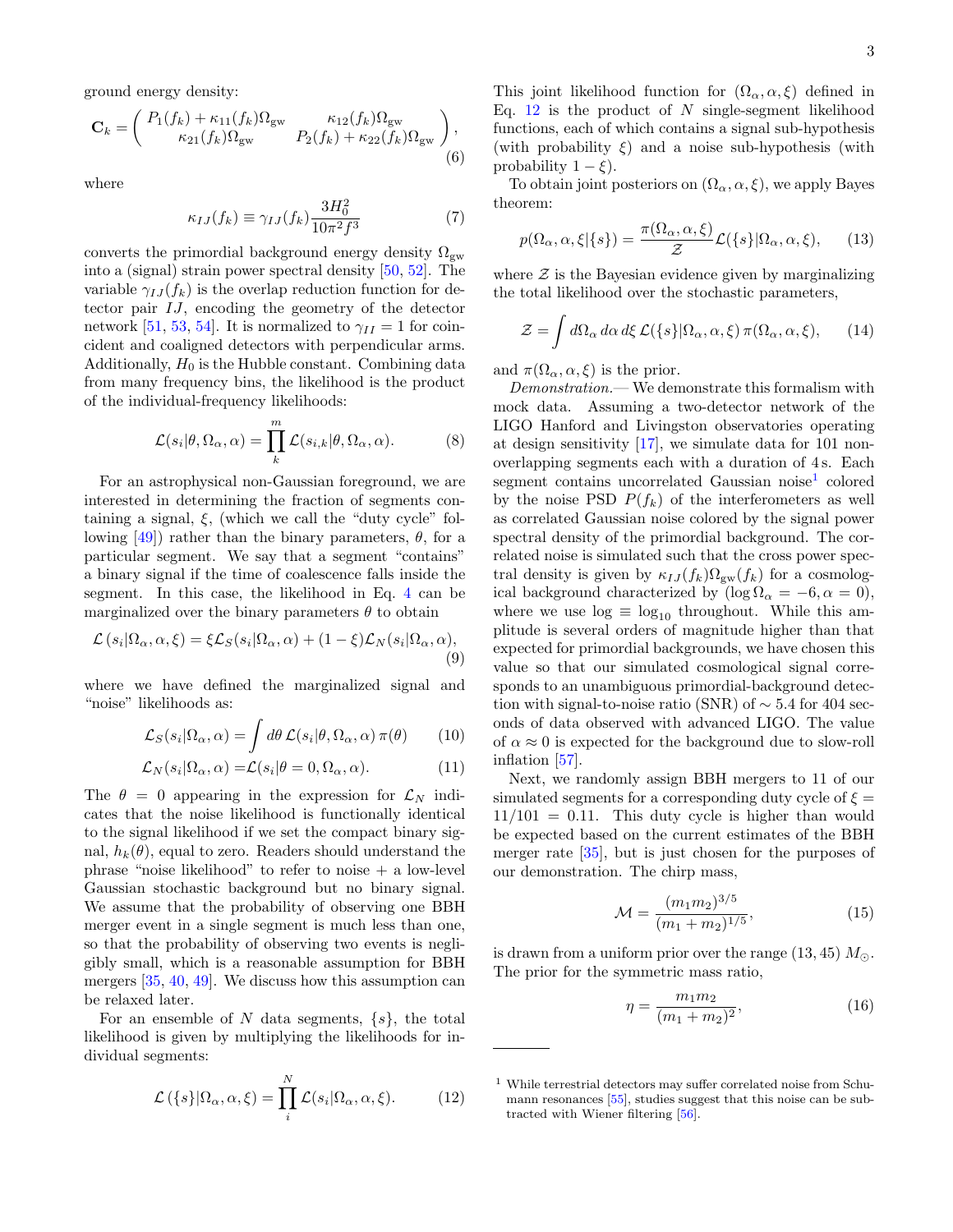is uniform over (0.09876, 0.25). The sky locations and component spin orientations are distributed isotropically, with spin magnitudes ranging uniformly from 0 to 0.8, and the luminosity distance prior is  $\propto d_L^2$  between 500 and 5000 Mpc. This results in a range of network optimal SNRs between 2.06 and 12.17 with a median of 3.54. Only the signal with the highest SNR corresponds to a confident detection. The rest of the simulated events have network optimal SNR < 7 that would not be individually detected with high confidence.

If we were using real LIGO data instead of simulated Gaussian noise, the noise power spectral density in the covariance matrix in Eq. [6](#page-2-2) would have to be estimated from the data itself. Estimates of the PSD include both of the terms on the diagonal of the covariance matrix,  $P(f_k) + \kappa_{II}(f_k)\Omega_{\rm gw}$ , since auto-power due to detector noise cannot typically be distinguished from the persistent Gaussian background [\[51\]](#page-6-16). This results in a decrease in the sensitivity of the search, which we mimic in our demonstration by fixing the diagonal terms to the sum of the known noise PSD and the signal power from the simulated cosmological background. Hence, the diagonal terms do not contribute to the estimation of the  $(\Omega_{\alpha}, \alpha)$ parameters, although simultaneously fitting a parameterized PSD model as in [\[58\]](#page-6-23) could be a possible future extension.

Evaluating the likelihood in Eq. [12](#page-2-0) poses a computational challenge due to the product over  $N$  single-segment likelihoods. To overcome this issue, we use likelihood reweighting [\[59\]](#page-6-24) to evaluate the marginalized signal likelihood  $(Eq. 10)$  $(Eq. 10)$  and the noise likelihood  $(Eq. 11)$  $(Eq. 11)$  on a grid in  $(\Omega_{\alpha}, \alpha)$ . For each segment we use the conest [\[60\]](#page-6-25) nested sampler as implemented in the Bilby [\[61,](#page-6-26) [62\]](#page-6-27) package to obtain posterior samples for the binary parameters using the likelihood in Eq. [4](#page-1-0) under the assumption that there is no Gaussian background present:  $\Omega_{\alpha} = 0$ . The priors for the binary parameters are the same as those used to generate the BBH injections previously described. We use the IMRPhenomPv2 waveform model [\[63](#page-6-28)[–65\]](#page-6-29) for the compact binary signal,  $h_k(\theta)$ , in both the simulation and recovery.

The marginalized signal likelihood for each segment at a particular value of  $(\Omega_{\alpha}, \alpha)$  is calculated via a Monte Carlo integral over the n posterior samples obtained in the original sampling step:

$$
\mathcal{L}_S(s_i|\Omega_\alpha,\alpha) = \frac{\mathcal{Z}_{0,i}}{n} \sum_j^n \frac{\mathcal{L}(s_i|\theta_j,\Omega_\alpha,\alpha)}{\mathcal{L}(s_i|\theta_j,\Omega_\alpha=0)},\tag{17}
$$

where  $\mathcal{Z}_{0,i}$  is the evidence calculated by the sampler using the likelihood where  $\Omega_{\alpha} = 0$ :

$$
\mathcal{Z}_{0,i} = \int d\theta \, \mathcal{L}(s_i | \theta, \Omega_\alpha = 0) \pi(\theta). \tag{18}
$$

The noise likelihood in Eq. [11](#page-2-4) can be directly evaluated on the same grid in  $(\Omega_{\alpha}, \alpha)$  as the reweighted sig-

<span id="page-3-0"></span>

FIG. 1: Corner plot for the combined posterior for  $(\Omega_{\alpha}, \alpha, \xi)$ , with the orange lines showing the true values used in the simulated data. The 90% credible region is shown in light blue and the 50% credible region in dark blue.

nal likelihood. We use a  $50 \times 50$  grid ranging from  $\log \Omega_{\alpha} \in [-8, -4]$  and  $\alpha \in [0, 4]$ .

Once we have obtained the marginalized signal and noise likelihoods for each segment using reweighting, we calculate the joint likelihood in Eq. [9](#page-2-5) on a grid in  $\xi$ , with 100 values ranging from [0,1]. The full likelihood in Eq. [12](#page-2-0) is then calculated by multiplying the individual three-dimensional grids from each data segment. Fig. [1](#page-3-0) shows the marginalized likelihoods for the cosmological background parameters  $(\Omega_{\alpha}, \alpha)$  as well as  $\xi$  obtained using all 101 simulated data segments. We recover values for all three parameters that are consistent with the true values used in the simulation:  $\log \Omega_{\alpha} = -5.96_{-0.16}^{+0.08}$ ,  $\alpha = 0.49_{-0.49}^{+1.14}$ , and  $\xi = 0.08_{-0.05}^{+0.09}$ , where the uncertainty is the 90% credible interval calculated using the highest probability density method.

<span id="page-3-1"></span>In addition to successfully measuring the parameters characterizing both the astrophysical foreground and the cosmological stochastic background simultaneously, we also calculate a Bayes factor comparing the cosmological signal hypothesis to the no-signal hypothesis. This quantifies to what extent the model where  $\Omega_{\alpha} = 0$  is statistically disfavored compared to the model where  $(\Omega_{\alpha}, \alpha)$  can take on any of the values on our grid. In the high-SNR limit, the natural log of the Bayes factor is proportional to the square of the SNR familiar from frequentist crosscorrelation searches,  $\ln BF_N^S \sim \text{SNR}^2/2$  (see, e.g., [\[66\]](#page-6-30)).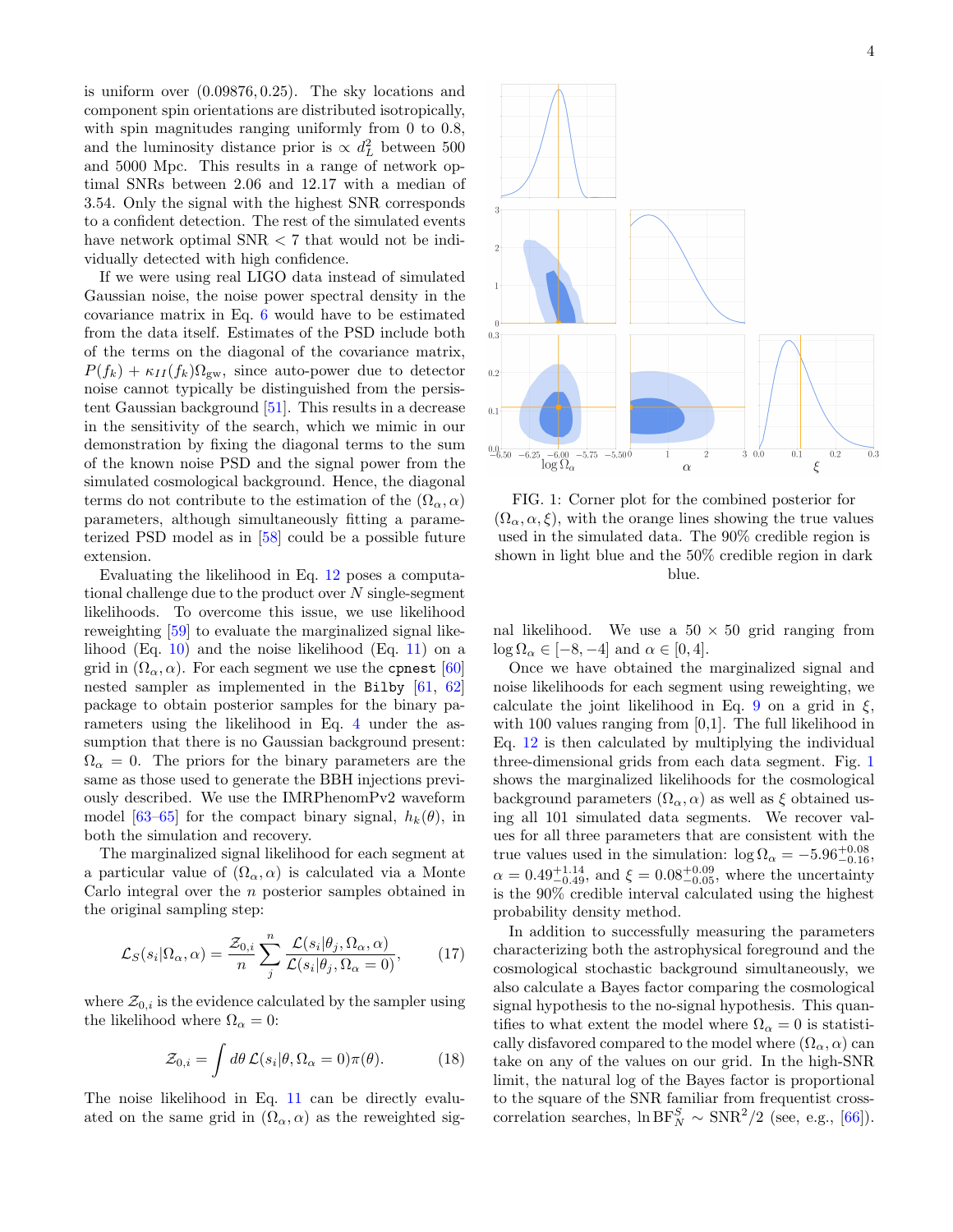The "signal" evidence for a non-zero cosmological back-ground is given by Eq. [14.](#page-2-6) We set the priors on  $\alpha$  and  $\log \Omega_{\alpha}$  to be uniform across the ranges covered by the grid. The "noise" evidence is evaluated by integrating Eq. [12](#page-2-0) assuming that  $\Omega_{\alpha} = 0$ :

$$
\mathcal{Z}_N = \int d\xi \prod_i \xi \mathcal{Z}_{0,i} + (1 - \xi) \mathcal{Z}_{N,i},\tag{19}
$$

where  $\mathcal{Z}_{N,i}$  is the likelihood in Eq. [4](#page-1-0) evaluated with *both*  $\Omega_{\alpha} = 0$  and  $h_k(\theta) = 0$ . We obtain  $\ln \text{BF}_{N}^{S} = \ln \mathcal{Z}_{S}$  $\ln Z_N = 11.16$ , which is consistent with the naive scaling based on SNR for a signal with  $SNR = 5.41$ .

Discussion.—In this paper we have demonstrated a new method for simultaneously detecting two distinct stochastic gravitational-wave backgrounds—a non-Gaussian astrophysical foreground from sub-threshold merging BBHs and a Gaussian cosmological background. Our method models both contributions simultaneously, so that subtraction of the foreground is not required. Additionally, this is the statistically optimal framework for detecting a stochastic background consisting of both a Gaussian and non-Gaussian component, resulting in significant improvements in the estimated time-to-detection of the astrophysical foreground compared to other methods for multi-component analyses, as described in [\[49\]](#page-6-14). However, in the absence of a non-Gaussian foreground, we find that there is no statistical advantage to using the fully Bayesian method compared to the standard crosscorrelation method. Based on the comparison of the signal-to-noise Bayes factor and SNR for the presence of the Gaussian background, the two methods yield a similar level of statistical confidence, to the extent that it is possible to compare frequentist and Bayesian detection statistics.

In our demonstration, we assume that the sampling priors chosen for the BBH parameters,  $\pi(\theta)$ , match the true population distribution. In order to avoid biases that would be introduced due to a mismatch between the population distribution and the sampling prior, our method could be amended to instead measure these population priors simultaneously with the cosmological background parameters and duty cycle, following the formalism described in [\[67\]](#page-6-31). This would amount to adding additional hyper-parameters to the marginalized signal likelihood in Eq. [17:](#page-3-1)

$$
\mathcal{L}_{S}(s_{i}|\Lambda,\Omega_{\alpha},\alpha) = \frac{\mathcal{Z}_{0}}{n} \sum_{j}^{n} \frac{\mathcal{L}(s_{i}|\theta_{j},\Omega_{\alpha},\alpha)\pi(\theta_{j}|\Lambda)}{\mathcal{L}(s_{i}|\theta_{j},\Omega_{\alpha}=0,\alpha)\pi_{0}(\theta_{j})}.
$$
\n(20)

The hyper-parameters  $\Lambda$  describe the shape of the distribution  $\pi(\theta|\Lambda)$ , while the original prior used in the first step of sampling,  $\pi_0(\theta)$ , must also be divided out. The hyper-parameters do not enter the noise likelihood in Eq. [11](#page-2-4) because the noise model assumes that each segment contains only the cosmological background with no binary signal.

Evaluating the marginalized signal likelihood in Eq. [20](#page-4-0) using the same grid-based reweighting technique becomes computationally prohibitive, since the hyper-parameters Λ drastically increase the dimensionality of the grid. One possible solution that has been applied to similar problems in gravitational-wave astronomy could be to build a high-dimensional interpolant [\[68,](#page-6-32) [69\]](#page-6-33). Another promising approach could be to factorize the problem into two separate calculations, first carrying out population studies ignoring the stochastic background then using the inferred posterior predictive distributions for  $\pi(\theta|\Lambda)$  as priors for the  $\Omega > 0$  run. We leave exploration of these approaches to future work.

Another simplifying assumption we make in our demonstration is that only merging BBHs contribute to the astrophysical foreground, while in reality there will also be a foreground from binary neutron star and neutron star-black hole mergers. While our assumption that there is only one binary signal in a 4 s analysis segment is valid for BBHs, the rate of BNS mergers is higher, meaning that there are typically ∼ 15 unresolved BNS signals in the LIGO band at any given time [\[35\]](#page-6-3).

Because we need to model multiple populations of merging binaries simultaneously to avoid contamination from residual power, one possible solution would be to treat the number of binary mergers in a given segment as a free parameter using a trans-dimensional Markov Chain Monte Carlo algorithm, fitting the binary parameters for multiple mergers along with the cosmological background parameters all at once [\[70\]](#page-6-34). Another possible method is to analyze overlapping stretches of data that are offset by a shorter 0.2 s window, constraining the coalescence time prior to this window so that at most one binary system merges during this short "segment", allowing us to keep the same definition of  $\xi$  presented above. Preliminary tests suggests that the presence of other binary signals, merging at times outside of the segment, have a negligible effect on inferences about the binary merging during the segment. By marginalizing over the BNS parameters in many short segments, it should be possible to calculate the likelihood of a much longer span of data given the stochastic parameters. We estimate that it would take about  $∼ 10^5$  CPUs to perform the BNS analysis in real time [\[71\]](#page-6-35), followed by  $\sim 10$  GPUs to perform the hierarchical inference including the uncertainty in the population distribution using the likelihood interpolation method for each individual segment [\[72\]](#page-6-36). We leave investigation of these methods to future work.

<span id="page-4-0"></span>The formalism we describe and demonstrate assumes that the uncorrelated detector noise is Gaussian, while it is known that interferometric gravitational-wave data suffers from non-Gaussian noise transients called glitches [\[73\]](#page-6-37). This assumption can be relaxed via the introduction of additional duty cycle parameters to the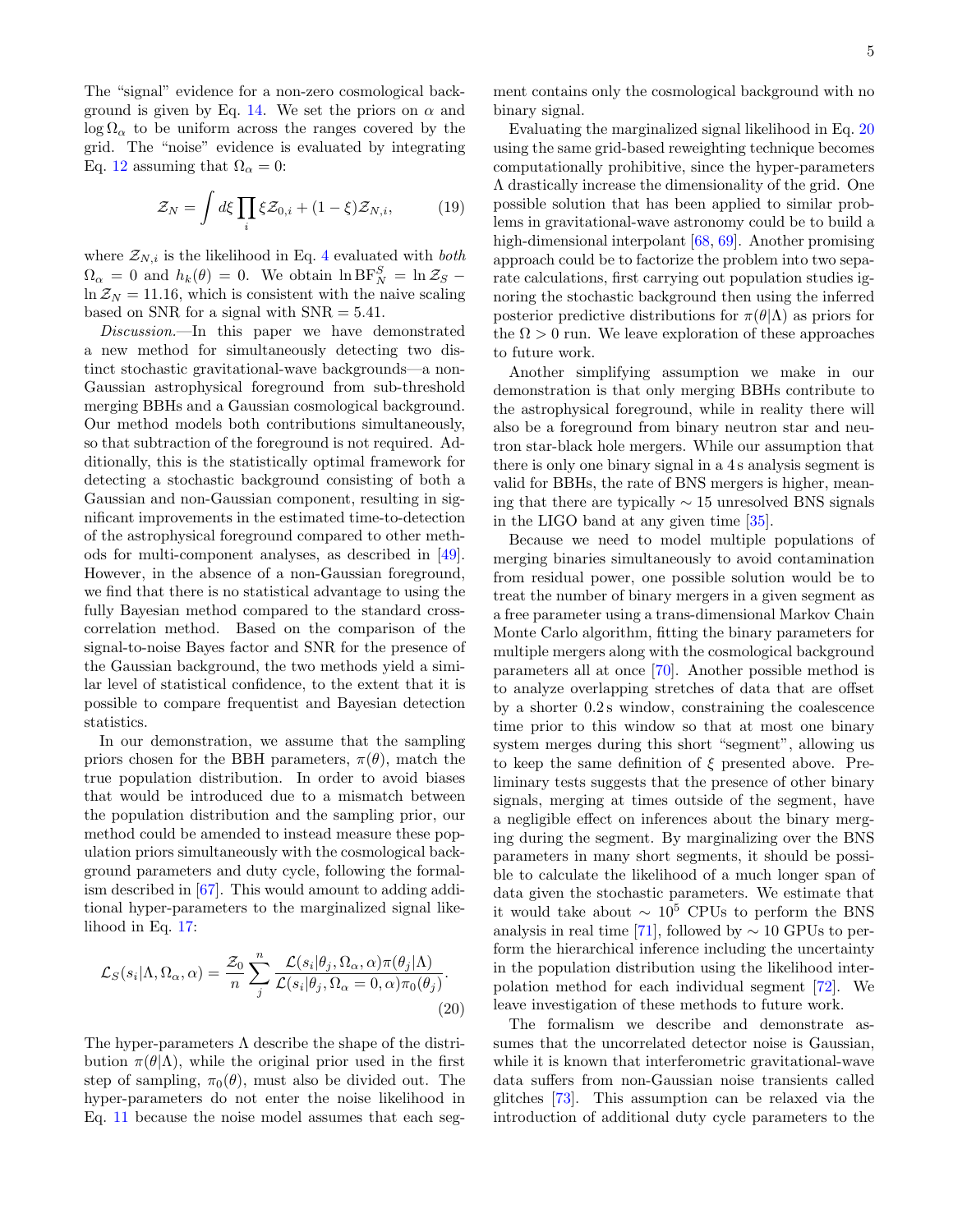likelihood in Eq. [4,](#page-1-0) characterizing the fraction of segments that contain a glitch in each detector, as described in [\[49\]](#page-6-14). This would increase the computational cost for each data segment analyzed, but the method is embarrassingly parallelizable, so the overall wall time for running the analysis does not increase significantly.

We also note that limitations in the accuracy of the waveform model describing the compact binary signal can leave behind coherent residual power that could bias the inference of the Gaussian background parameters. Based on current estimates of the uncertainty in numerical relativity waveforms [\[74\]](#page-6-38), this level of contamination would likely not affect cosmological backgrounds probeable with proposed third-generation detectors, but improvements to waveform modeling would be necessary to recover unbiased parameter estimates for the weakest background models. The subtraction-projection methods for background detection would also be affected by waveform systematics, but our method could be modified to account for marginalizing over different waveform models [\[75\]](#page-6-39) or parameterizing the waveform uncertainty [\[76\]](#page-6-40).

While we demonstrate our method for the simultaneous detection of a stochastic background with both Gaussian and non-Gaussian components in the context of a cosmological background and an astrophysical foreground of BBH mergers, this formalism can be applied to any analogous problem. For example, this method could be applied to simultaneously measure both individual compact binary mergers or a foreground of these sources in the frequency band of the space-based LISA detector [\[18\]](#page-5-15) on top of the white dwarf confusion noise background [\[77,](#page-6-41) [78\]](#page-6-42). Our model can also be extended to include multiple Gaussian backgrounds with different spectral shapes through the addition of extra terms in the covariance matrix defined in Eq. [6.](#page-2-2) One such example is the contamination from correlated magnetic noise in a ground-based detector network [\[53,](#page-6-18) [55,](#page-6-21) [56\]](#page-6-22), which has a unique overlap reduction function [\[79\]](#page-6-43).

Acknowledgements.—The authors thank Jan Harms and Salvatore Vitale for thoughtful comments on the manuscript. SB and CT acknowledge support of the National Science Foundation and the LIGO Laboratory. LIGO was constructed by the California Institute of Technology and Massachusetts Institute of Technology with funding from the National Science Foundation and operates under cooperative agreement PHY-1764464. SB is also supported by the Paul and Daisy Soros Fellowship for New Americans, the Australian-American Fulbright Commission, and the NSF Graduate Research Fellowship under Grant No. DGE-1122374. ET and RS are supported by the Australian Research Council (ARC) CE170100004. ET is supported by ARC FT150100281. The authors are grateful for computation resources provided by the OzStar cluster. This article carries LIGO Document Number LIGO-P2000297.

- <span id="page-5-0"></span>a [sbisco@mit.edu](mailto:sbisco@mit.edu)
- <span id="page-5-1"></span>[1] M. Maggiore, Phys. Rept. 331[, 283 \(2000\),](http://dx.doi.org/10.1016/S0370-1573(99)00102-7) [arXiv:gr](http://arxiv.org/abs/gr-qc/9909001)[qc/9909001.](http://arxiv.org/abs/gr-qc/9909001)
- <span id="page-5-2"></span>[2] A. H. Guth, [Phys. Rev. D](http://dx.doi.org/10.1103/PhysRevD.23.347) 23, 347 (1981).
- [3] M. S. Turner, [Phys. Rev. D](http://dx.doi.org/10.1103/PhysRevD.55.R435) 55, 435 (1997), [arXiv:astro](http://arxiv.org/abs/astro-ph/9607066)[ph/9607066.](http://arxiv.org/abs/astro-ph/9607066)
- [4] R. Easther, J. Giblin, John T., and E. A. Lim, [Phys.](http://dx.doi.org/10.1103/PhysRevLett.99.221301) Rev. Lett. 99[, 221301 \(2007\),](http://dx.doi.org/10.1103/PhysRevLett.99.221301) [arXiv:astro-ph/0612294.](http://arxiv.org/abs/astro-ph/0612294)
- <span id="page-5-3"></span>[5] M. Guzzetti, N. Bartolo, M. Liguori, and S. Matarrese, [Riv. Nuovo Cim.](http://dx.doi.org/10.1393/ncr/i2016-10127-1) 39, 399 (2016), [arXiv:1605.01615 \[astro](http://arxiv.org/abs/1605.01615)[ph.CO\].](http://arxiv.org/abs/1605.01615)
- <span id="page-5-4"></span>[6] J. Crowder and N. J. Cornish, [Phys. Rev. D](http://dx.doi.org/10.1103/PhysRevD.72.083005) 72, 083005 [\(2005\),](http://dx.doi.org/10.1103/PhysRevD.72.083005) [arXiv:gr-qc/0506015.](http://arxiv.org/abs/gr-qc/0506015)
- <span id="page-5-5"></span>[7] S. Kawamura et al., [Class. Quant. Grav.](http://dx.doi.org/10.1088/0264-9381/28/9/094011) 28, 094011 [\(2011\).](http://dx.doi.org/10.1088/0264-9381/28/9/094011)
- <span id="page-5-6"></span>[8] V. Mandic and A. Buonanno, [Phys. Rev. D](http://dx.doi.org/10.1103/PhysRevD.73.063008) 73, 063008  $(2006)$ .
- <span id="page-5-7"></span>[9] S. Khlebnikov and I. Tkachev, [Phys. Rev. D](http://dx.doi.org/10.1103/PhysRevD.56.653) 56, 653 [\(1997\).](http://dx.doi.org/10.1103/PhysRevD.56.653)
- <span id="page-5-8"></span>[10] L. R. Price and X. Siemens, [Phys. Rev. D](http://dx.doi.org/10.1103/PhysRevD.78.063541) 78, 063541 [\(2008\).](http://dx.doi.org/10.1103/PhysRevD.78.063541)
- <span id="page-5-9"></span>[11] P. Ade et al. (BICEP2, Keck Array), [Phys. Rev. Lett.](http://dx.doi.org/10.1103/PhysRevLett.121.221301) 121[, 221301 \(2018\),](http://dx.doi.org/10.1103/PhysRevLett.121.221301) [arXiv:1810.05216 \[astro-ph.CO\].](http://arxiv.org/abs/1810.05216)
- <span id="page-5-10"></span>[12] M. Kamionkowski, A. Kosowsky, and M. S. Turner, [Phys. Rev. D](http://dx.doi.org/10.1103/PhysRevD.49.2837) 49, 2837 (1994), [arXiv:astro-ph/9310044.](http://arxiv.org/abs/astro-ph/9310044)
- <span id="page-5-12"></span>[13] T. Kahniashvili, A. Kosowsky, G. Gogoberidze, and Y. Maravin, Phys. Rev. D **78**[, 043003 \(2008\),](http://dx.doi.org/10.1103/PhysRevD.78.043003) [arXiv:0806.0293 \[astro-ph\].](http://arxiv.org/abs/0806.0293)
- [14] C. Caprini, R. Durrer, T. Konstandin, and G. Servant, Phys. Rev. D 79[, 083519 \(2009\),](http://dx.doi.org/10.1103/PhysRevD.79.083519) [arXiv:0901.1661 \[astro](http://arxiv.org/abs/0901.1661)[ph.CO\].](http://arxiv.org/abs/0901.1661)
- <span id="page-5-11"></span>[15] C. Caprini, M. Hindmarsh, S. Huber, T. Konstand in, J. Kozaczuk, G. Nardini, J. M. No, A. Petiteau, P. Schwaller, G. Servant, and D. J. Weir, [JCAP](http://dx.doi.org/ 10.1088/1475-7516/2016/04/001) 04, [001 \(2016\),](http://dx.doi.org/ 10.1088/1475-7516/2016/04/001) [arXiv:1512.06239 \[astro-ph.CO\].](http://arxiv.org/abs/1512.06239)
- <span id="page-5-13"></span>[16] B. Allen, in Les Houches School of Physics: Astrophysical Sources of Gravitational Radiation (1996) pp. 373–417.
- <span id="page-5-14"></span>[17] J. Aasi et al. (LIGO Scientific), [Class. Quant. Grav.](http://dx.doi.org/10.1088/0264-9381/32/7/074001) 32, [074001 \(2015\),](http://dx.doi.org/10.1088/0264-9381/32/7/074001) [arXiv:1411.4547 \[gr-qc\].](http://arxiv.org/abs/1411.4547)
- <span id="page-5-15"></span>[18] P. Amaro-Seoane et al. (LISA), (2017), [arXiv:1702.00786](http://arxiv.org/abs/1702.00786) [\[astro-ph.IM\].](http://arxiv.org/abs/1702.00786)
- <span id="page-5-16"></span>[19] J. T. Giblin and E. Thrane, [Phys. Rev. D](http://dx.doi.org/10.1103/PhysRevD.90.107502) 90, 107502 [\(2014\),](http://dx.doi.org/10.1103/PhysRevD.90.107502) [arXiv:1410.4779 \[gr-qc\].](http://arxiv.org/abs/1410.4779)
- <span id="page-5-17"></span>[20] F. Acernese et al. (VIRGO), [Class. Quant. Grav.](http://dx.doi.org/10.1088/0264-9381/32/2/024001) 32, [024001 \(2015\),](http://dx.doi.org/10.1088/0264-9381/32/2/024001) [arXiv:1408.3978 \[gr-qc\].](http://arxiv.org/abs/1408.3978)
- <span id="page-5-18"></span>[21] E. Thrane and J. D. Romano, [Phys. Rev. D](http://dx.doi.org/10.1103/PhysRevD.88.124032) 88, 124032 [\(2013\),](http://dx.doi.org/10.1103/PhysRevD.88.124032) [arXiv:1310.5300 \[astro-ph.IM\].](http://arxiv.org/abs/1310.5300)
- <span id="page-5-22"></span>[22] D. Reitze et al., Bull. Am. Astron. Soc. 51, 035 (2019), [arXiv:1907.04833 \[astro-ph.IM\].](http://arxiv.org/abs/1907.04833)
- <span id="page-5-19"></span>[23] M. Maggiore, C. Van Den Broeck, N. Bartolo, E. Belgacem, D. Bertacca, M. A. Bizouard, M. Branchesi, S. Clesse, S. Foffa, J. García-Bellido, et al., jcap [2020](http://dx.doi.org/10.1088/1475-7516/2020/03/050), [050 \(2020\),](http://dx.doi.org/10.1088/1475-7516/2020/03/050) [arXiv:1912.02622 \[astro-ph.CO\].](http://arxiv.org/abs/1912.02622)
- <span id="page-5-20"></span>[24] V. Mandic, E. Thrane, S. Giampanis, and T. Regimbau, Phys. Rev. Lett. 109, 171102 (2012).
- [25] S. Vitale, W. M. Farr, K. Ng, and C. L. Rodriguez, [As](http://dx.doi.org/ 10.3847/2041-8213/ab50c0)[trophys. J. Lett.](http://dx.doi.org/ 10.3847/2041-8213/ab50c0) 886, L1 (2019), [arXiv:1808.00901 \[astro](http://arxiv.org/abs/1808.00901)[ph.HE\].](http://arxiv.org/abs/1808.00901)
- [26] T. Callister, M. Fishbach, D. E. Holz, and W. M. Farr, apjl 896[, L32 \(2020\),](http://dx.doi.org/10.3847/2041-8213/ab9743) [arXiv:2003.12152 \[astro-ph.HE\].](http://arxiv.org/abs/2003.12152)
- <span id="page-5-21"></span>[27] M. Safarzadeh, S. Biscoveanu, and A. Loeb, (2020),